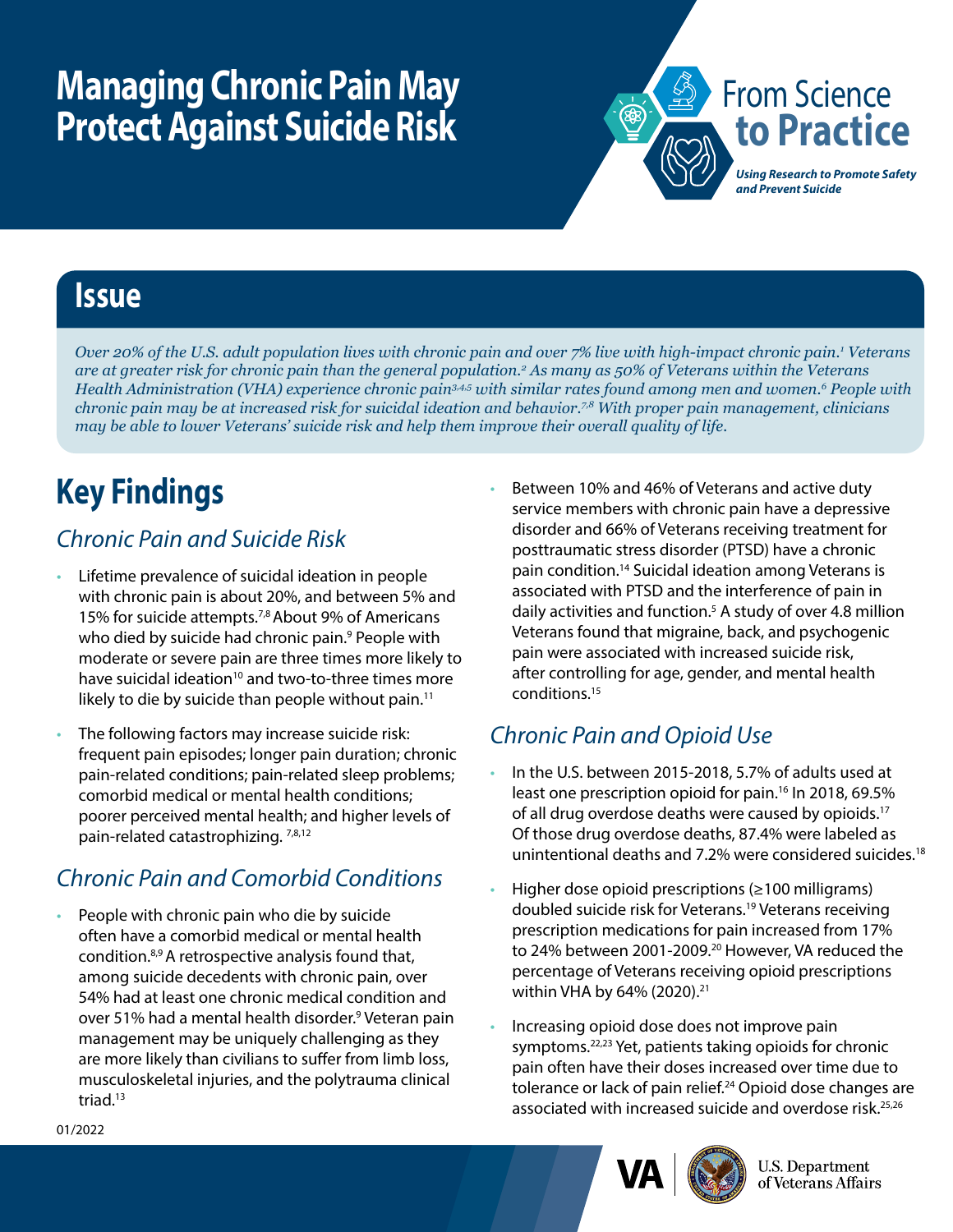Individuals unable to tolerate and manage their pain are more likely to experience increased pain intensity and psychological distress.<sup>8,12</sup>

• A study of VHA patients prescribed opioid analgesics found that opioid initiation and discontinuation were risk periods for suicide and overdose.<sup>26</sup> And the greater length of time a Veteran received opioids, the greater the risk for suicide or overdose.26

#### *Nonpharmacologic Treatments for Chronic Pain*

• Nonpharmacological treatments may reduce risk for accidental overdose, substance use disorders, and suicidal thoughts and behaviors. A study of Veterans diagnosed with chronic pain found that nonpharmacological treatments resulted in 17% fewer self-inflicted injuries and 12% fewer cases of suicidal ideation.<sup>27</sup>

• VA's Cognitive Behavioral Therapy for Chronic Pain (CBT-CP) has been shown to improve overall quality of life and reduce pain intensity, pain interference in daily life, and pain catastrophizing,28 which is associated with greater suicide risk as it increases depression.<sup>12</sup> Brief CBT-CP in primary care settings has also shown promise for improving pain-related outcomes.<sup>29</sup>

#### *Pain Management Programs for Chronic Pain*

• Pain management programs may reduce suicide risk in patients with chronic pain. A trial of a four-week educational pain management program found that, of those who reported suicidal ideation at baseline, over half no longer had suicidal ideation post-intervention.<sup>30</sup> In a trial that tested a behavioral activation intervention in Veterans with chronic pain and PTSD, patients reported improved PTSD symptoms, pain severity, pain interference, and quality of life post-treatment.<sup>31</sup>

### **Implications**

People with chronic pain are overrepresented in the Veteran population and are at increased risk for suicide. Addressing chronic pain with Veterans is important due to its link with mental health conditions and suicidal behavior. Treatment of chronic pain and any mental health conditions can improve health outcomes and reduce or eliminate suicidal ideation and behavior. Improving pain management and functioning among patients with chronic pain is critical for reducing Veteran suicides.

## **Ways You Can Help**

- Familiarize yourself with the Biopsychosocial Model and the VA Stepped Care Model for Pain Care. Providing whole person pain care requires a team approach. Visit *<https://www.va.gov/PAINMANAGEMENT/Providers/IntegratedTeambasedPainCare.asp>* for more information.
- Screen patients with chronic pain for suicidal ideation and behaviors and refer for treatment as needed.
- Develop a safety plan for situations that reveal evidence of suicidal intent or behavior. For a Safety Plan Quick Guide, visit *[www.mentalhealth.va.gov/docs/vasafetyplancolor.pdf](http://www.mentalhealth.va.gov/docs/vasafetyplancolor.pdf )*
- VA offers CBT-CP as an effective treatment for reducing the negative impacts of chronic pain on Veterans' lives. For a clinician manual, fact sheet, and more, visit *[https://www.va.gov/PAINMANAGEMENT/CBT\\_CP/Providers.asp](https://www.va.gov/PAINMANAGEMENT/CBT_CP/Providers.asp)*
- Opioid therapy is not recommended in Veterans with acute suicide attempt risk or psychiatric instability unless closely monitored; offer patients safer drug and nondrug pain treatments and provide frequent follow-up; discontinue opioids among high-risk patients as appropriate\* (see VA's Opioid Taper Decision Tool at *[https://www.va.gov/](https://www.va.gov/PAINMANAGEMENT/Opioid_Safety/Clinical_Tools.asp) [PAINMANAGEMENT/Opioid\\_Safety/Clinical\\_Tools.asp](https://www.va.gov/PAINMANAGEMENT/Opioid_Safety/Clinical_Tools.asp)*) **\*Discontinuing without proper safeguards can increase suicide risk.** Provide support, treatment, and wraparound services during transition periods of starting or stopping prescription opioid therapy for pain.